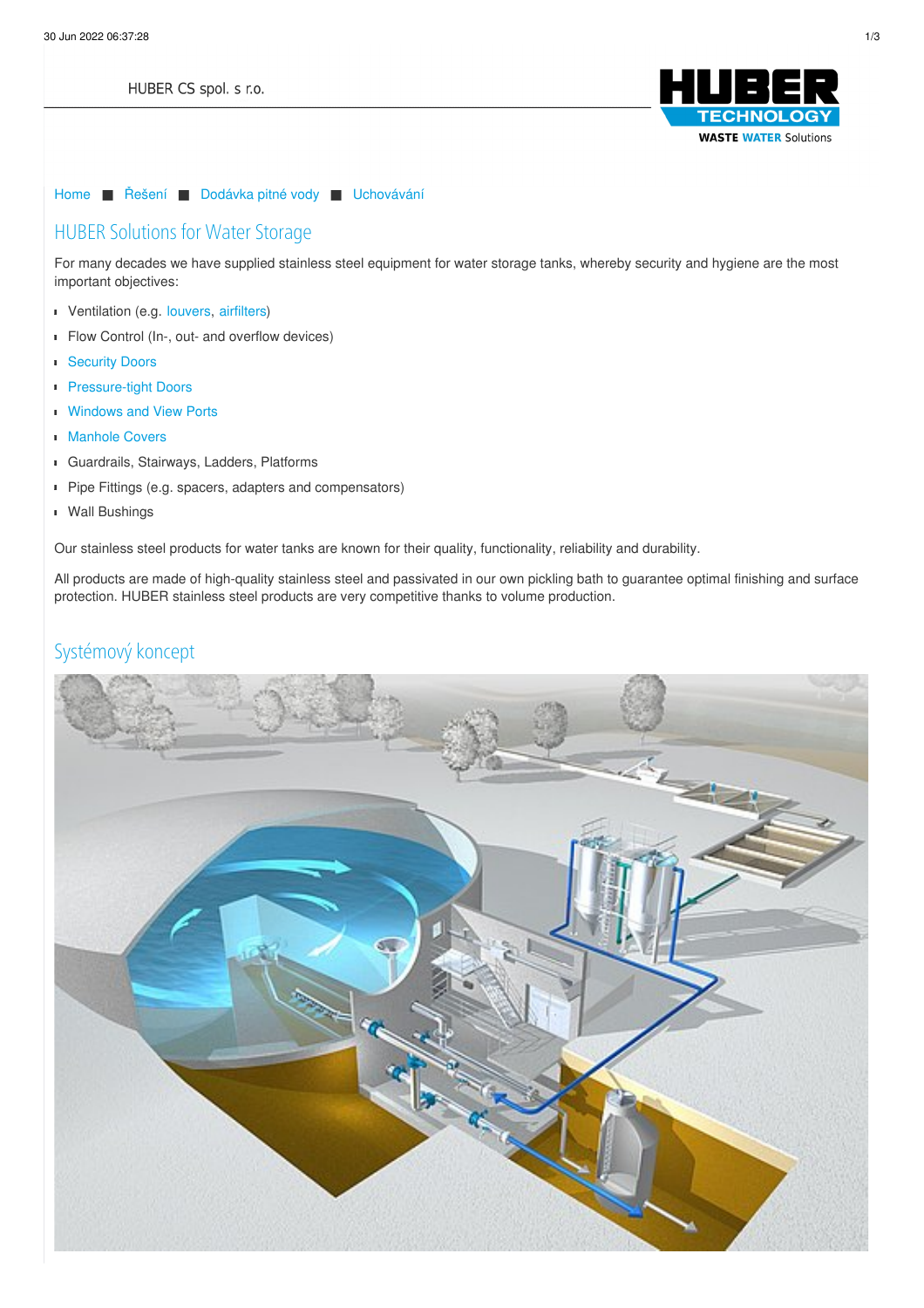### 30 Jun 2022 06:37:28 2/3

*Click on the image to get a detailed, interactive view with additional information and links.*

### Fotografie















### Řešení

- [Refurbishment](/cz/huber-report/ablage-berichte/edelstahlausruestungsteile/technical-doors/refurbishment-of-the-central-pressure-booster-station-at-gerauer-land-waterworks.html) of the central pressure booster station at Gerauer Land waterworks
- Old [installations](/cz/huber-report/ablage-berichte/edelstahlausruestungsteile/manhole-equipment/old-installations-a-ticking-bomb.html) a ticking bomb?
- Good reasons to use air filters in water [reservoirs](/cz/huber-report/ablage-berichte/edelstahlausruestungsteile/trinkwasserspeicher/good-reasons-to-use-air-filters-in-water-reservoirs.html)  $\blacksquare$
- Burglar [resistance](/cz/huber-report/ablage-berichte/edelstahlausruestungsteile/manhole-equipment/burglar-resistance-efficiency-on-a-new-level.html) efficiency on a new level
- Full range of [state-of-the-art](/cz/huber-report/ablage-berichte/edelstahlausruestungsteile/trinkwasserspeicher/full-range-of-state-of-the-art-products-for-elevated-reservoirs.html) products for elevated reservoirs
- Make it hard for burglars ... use burglary-resistant HUBER manhole covers!
- First HUBER TT7-30 pressure doors installed at [Echthausen](/cz/huber-report/ablage-berichte/edelstahlausruestungsteile/technical-doors/first-huber-tt7-30-pressure-doors-installed-at-echthausen-waterworks.html) waterworks
- New Pressure Door model to withstand even higher [pressures!](/cz/huber-report/ablage-berichte/edelstahlausruestungsteile/technical-doors/new-pressure-door-model-to-withstand-even-higher-pressures.html)  $\blacksquare$
- **Minimised [condensation](/cz/huber-report/ablage-berichte/edelstahlausruestungsteile/trinkwasserspeicher/minimised-condensation-in-water-chambers-through-forced-ventilation.html) in water chambers through forced ventilation**
- **HUBER RC3 safety doors meet any [requirements](/cz/huber-report/ablage-berichte/edelstahlausruestungsteile/technical-doors/huber-rc3-safety-doors-meet-any-requirements.html)**
- **Eight RC3 safety doors supplied to Leibnitzerfeld [Wasserversorgung](/cz/huber-report/ablage-berichte/newsletter-ext/eight-rc3-safety-doors-supplied-to-leibnitzerfeld-wasserversorgung-in-austria.html) in Austria**
- Stadtwerke Bielefeld continue to invest into HUBER products for the [refurbishment](/cz/huber-report/ablage-berichte/edelstahlausruestungsteile/trinkwasserspeicher/stadtwerke-bielefeld-continue-to-invest-into-huber-products-for-the-refurbishment-of-water-reservoirs.html) of water reservoirs ī
- New drinking water [reservoir](/cz/huber-report/ablage-berichte/edelstahlausruestungsteile/trinkwasserspeicher/new-drinking-water-reservoir-for-the-town-of-senden.html) for the town of Senden
- **[Reconstruction](/cz/huber-report/ablage-berichte/edelstahlausruestungsteile/manhole-equipment/reconstruction-of-manholes.html) of Manholes**
- **HUBER [Components](/cz/huber-report/ablage-berichte/edelstahlausruestungsteile/technical-doors/huber-components-for-potable-water-reservoirs.html) for Potable Water Reservoirs**
- Stainless steel [technology](/cz/huber-report/ablage-berichte/edelstahlausruestungsteile/manhole-equipment/stainless-steel-technology-in-drinking-water-supply.html) in drinking water supply
- **Drinking Water Protection Complete Refurbishment of a Pressure Increasing Plant Bredstedt**
- **[Renewal](/cz/huber-report/ablage-berichte/edelstahlausruestungsteile/manhole-equipment/renewal-of-wells-at-baltrum-water-works.html) of Wells at Baltrum Water Works**

Produkty